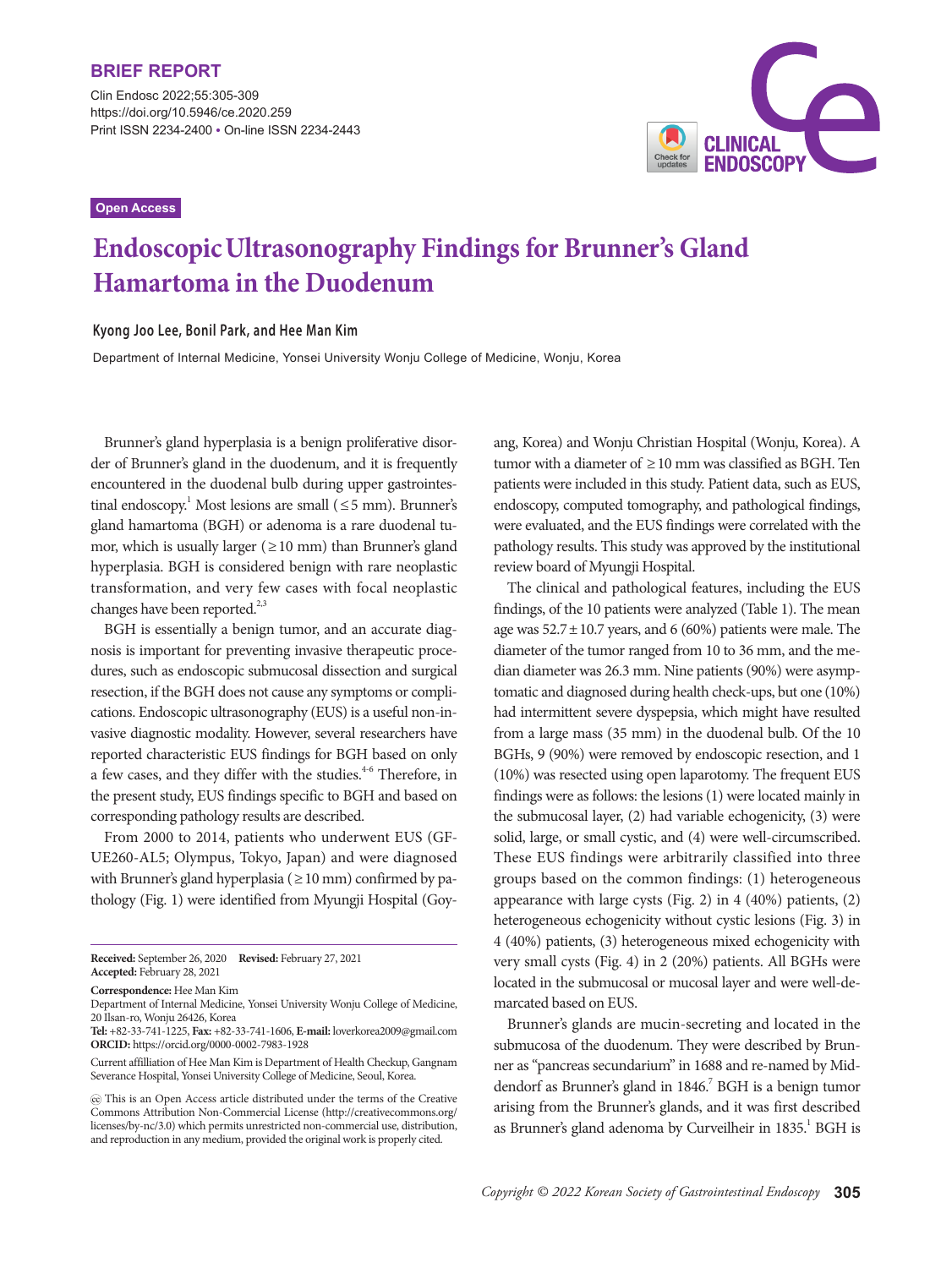

## **Table 1.** Clinical and Endoscopic Features

| No.            | <b>Sex</b>   | Age | Location    | <b>Size</b>        | Morphology       | <b>EUS</b> findings                                    |
|----------------|--------------|-----|-------------|--------------------|------------------|--------------------------------------------------------|
|                | M            | 62  | Bulb        | $30 \text{ mm}$    | <b>SET</b>       | Heterogeneous appearance with large cysts              |
| $\overline{c}$ | M            | 50  | Bulb        | $10 \text{ mm}$    | <b>Flat SET</b>  | Heterogeneous echogenicity without cystic lesions      |
| 3              | M            | 56  | Bulb        | $10 \text{ mm}$    | Polypoid         | Heterogeneous echogenicity without cystic lesions      |
| $\overline{4}$ | $\mathbf{F}$ | 41  | Bulb        | $25 \,\mathrm{mm}$ | Polyp with stalk | Heterogeneous echogenicity without cystic lesions      |
| 5              | F            | 62  | 2nd portion | $10 \text{ mm}$    | <b>SET</b>       | Heterogeneous echogenicity without cystic lesions      |
| 6              | $\mathbf{F}$ | 71  | 2nd portion | $20 \text{ mm}$    | <b>SET</b>       | Heterogeneous echogenicity with very small cysts       |
| 7              | F            | 54  | 2nd portion | $30 \text{ mm}$    | Polyp with stalk | Heterogenous appearance with large cysts               |
| 8              | M            | 36  | 2nd portion | $20 \text{ mm}$    | <b>SET</b>       | Heterogenous appearance with large cysts               |
| 9              | M            | 52  | 2nd portion | $20 \text{ mm}$    | Polypoid         | Heterogenous appearance with large cysts               |
| 10             | M            | 43  | 2nd portion | $25 \text{ mm}$    | <b>SET</b>       | Heterogeneous mixed echogenicity with very small cysts |

EUS, Endoscopic ultrasound; F, female; M, male; SET, subepithelial tumor.



Fig. 1. Brunner's gland hamartoma or adenoma (hematoxylin & eosin stain, ×200). (A) Brunner's gland hamartoma is composed of a dilated cyst. (B) Hyperplasia of Brunner's glands and fibrous stroma.

a rare tumor with an estimated overall incidence of 0.008% based on a study of 215,000 autopsies,<sup>2</sup> and it accounts for ≤5% of benign duodenal tumors.<sup>1</sup> The majority are pedunculated and 1-2 cm in size.<sup>8,9</sup> The pathogenesis of BGH remains unclear. BGH is mainly asymptomatic but occasionally causes nonspecific symptoms, gastrointestinal obstruction, or bleed $ing.<sup>8</sup>$ 

BGH is considered essentially benign. To the best of our knowledge, only three cases of BGH associated with neoplastic foci have been reported: a focus of glands with cellular and structural atypia,<sup>10</sup> microcarcinoid foci,<sup>3</sup> and foci of dysplasia with cytological changes. Therefore, BGH can be appropriately

diagnosed using non-invasive diagnostic modalities and monitored without any manipulation if asymptomatic.

Several researchers have attempted to determine the typical EUS findings associated with BGHs, which are rarely atypical. Weisselberg et al.<sup>4</sup> reported that a large BGH had variable echogenicity and multiple large cysts within it on EUS. Matsushita et al.<sup>5</sup> reported that a heterogeneous hypoechoic lesion with small cystic areas was the typical EUS appearance of BGH. Hizawa et al.<sup>6</sup> reported that a heterogeneous solid or cystic mass within the submucosa was typically found in 6 cases on EUS. Changchien et al.<sup>11</sup> reported a heterogeneous hyperechoic pedunculated mass with several cystic lesions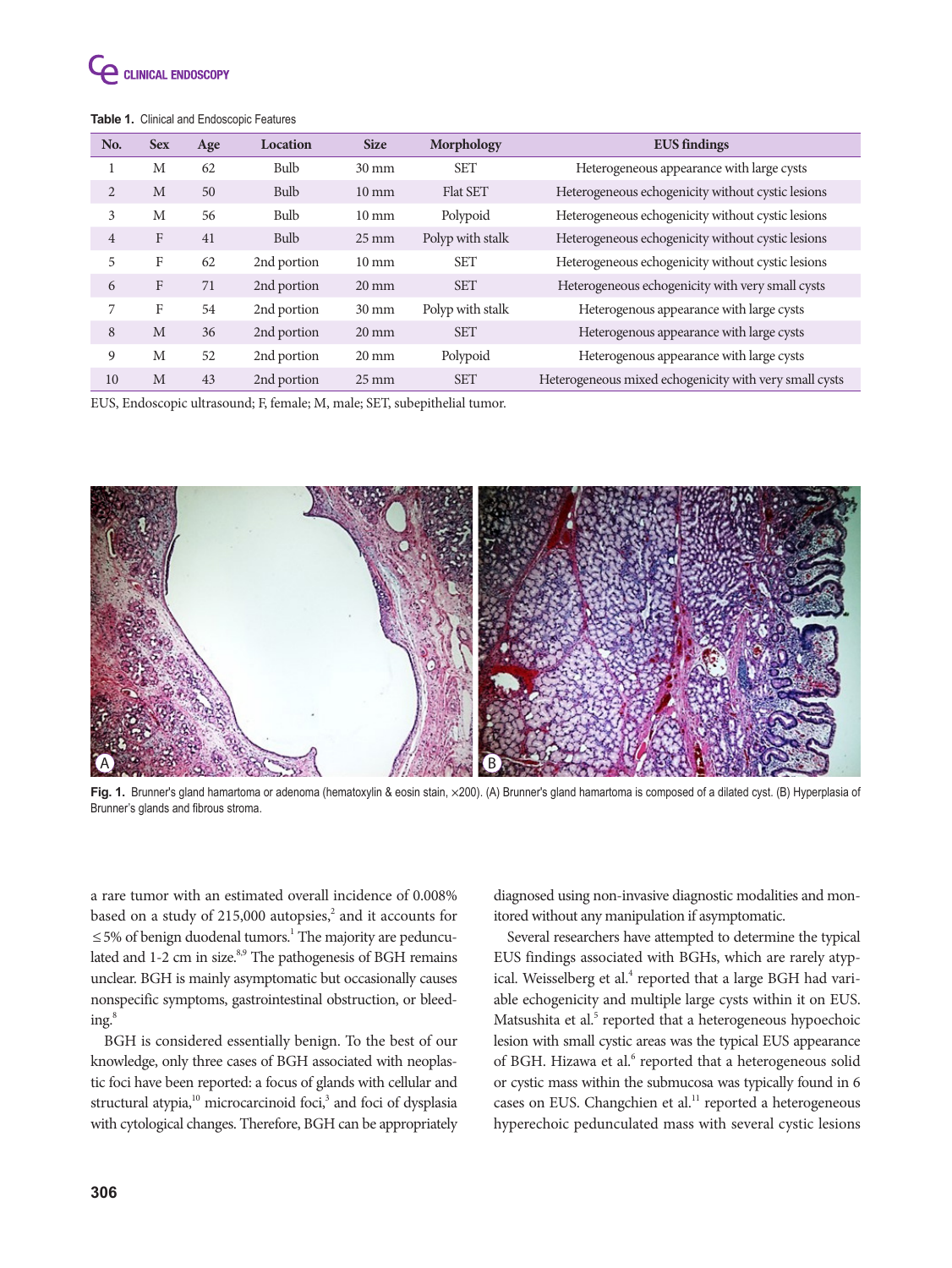

Fig. 2. (A) Endoscopy reveals a pedunculated polypoid mass in the duodenal bulb. (B) Endoscopic ultrasound reveals a heterogeneous appearance with an anechoic lesion representing cysts (red arrow). (C) On computed tomography, a round mass with a well-demarcated cystic lesion in the duodenal bulb is shown (red arrow). (D) Histological examination reveals the proliferation of Brunner's glands and fibrous stroma with several dilated cysts (blue arrow, hematoxylin & eosin stain, ×10).



Fig. 3. (A) Endoscopy reveals a round sessile polypoid mass in the second portion of the duodenum (red arrow). (B) On endoscopic ultrasond, a heterogeneous hyperechoic appearance without anechoic lesions is shown (red arrow). (C) Histological examination reveals dense Brunner's gland proliferation without definite cystic lesions (hematoxylin & eosin stain,  $\times$ 10).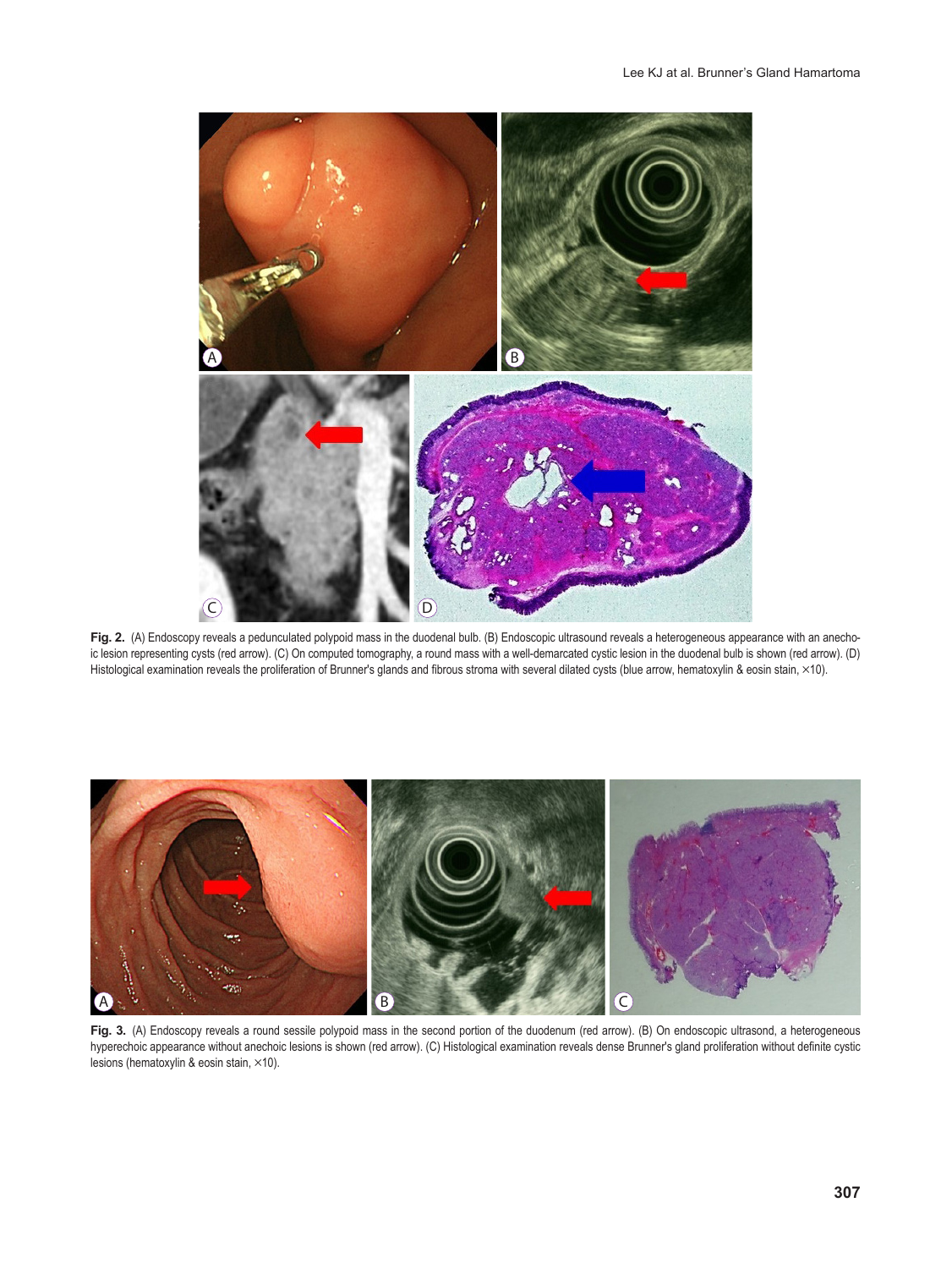

Fig. 4. (A) Endoscopy reveals a round sessile polypoid mass in the duodenal bulb. (B) Endoscopic ultrasound reveals a heterogeneous appearance, with tiny anechoic lesions representing cysts (red arrow). (C) On computed tomography, a homogeneous round mass in the duodenal bulb is shown (red arrow). (D) Histological examination reveals the proliferation of Brunner's glands and fibrous stroma without cystic lesions (hematoxylin & eosin stain, ×10).

as the typical appearance. The EUS findings vary; however, common findings of BGH lesions include the following from the present study: (1) located mainly in the submucosal layer or extended to the mucosal layer; (2) variable echogenicity, hyperechoic, isoechoic, hypoechoic, or mixed; (3) solid, large, or small cystic; (4) round and well-circumscribed. These findings were classified into three categories (Fig. 2–4).

The various EUS findings are associated with different BGH histopathologies; the heterogeneous echogenicity is attributed to the fibrous stroma with bundles of smooth muscle in the tumor, the hypoechoic echogenicity is attributed to clusters of mucin-secreting glands, and the anechoic cystic areas are attributed to dilated glands and ducts or dilated vessels.

In summary, the EUS features and classification presented in the present study can help diagnose BGH non-invasively. EUS is a useful diagnostic method that informs the choice of treatment and monitoring approaches.

#### Conflicts of Interest

The authors have no potential conflicts of interest.

### Funding

None.

#### Author Contributions

Conceptualization: Kyong Joo Lee Data curation: KJL Investigation: Hee Man Kim Methodology: HMK Writing-original draft: Bonil Park Writing-review & editing: HMK

### ORCID

| Kyong Joo Lee | https://orcid.org/0000-0002-9175-9164 |
|---------------|---------------------------------------|
| Bonil Park    | https://orcid.org/0000-0002-2830-5928 |
| Hee Man Kim   | https://orcid.org/0000-0002-7983-1928 |